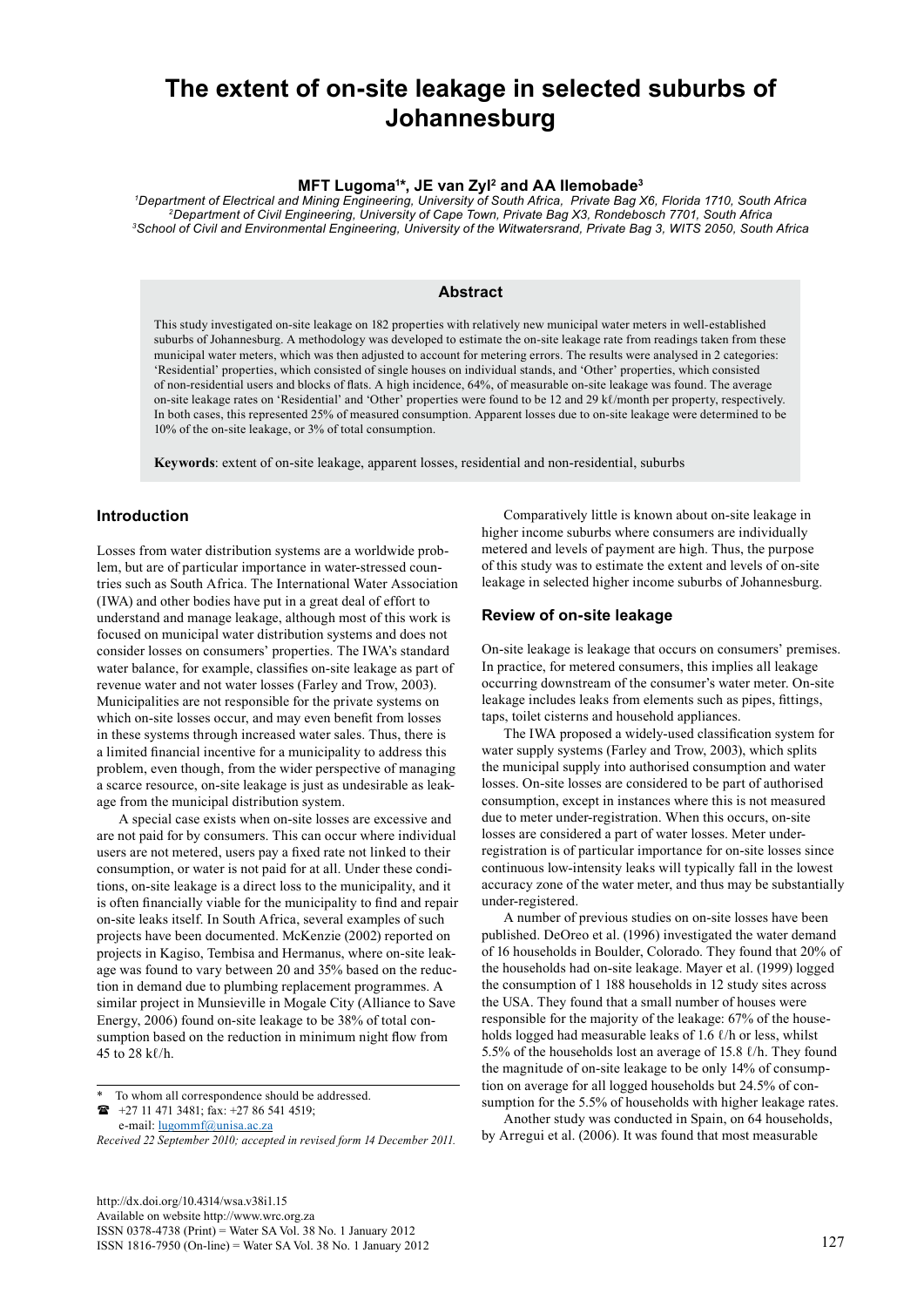on-site leakage rates ranged between 2 and 40 ℓ/h, with some leaks being as high as 100 ℓ/h. Similarly, Gascón et al. (2004) found an average residential leakage rate of 17.0  $\ell$ /h per property while studying water consumption patterns in 4 different Spanish cities. The on-site leaks represented 8.9% of the average daily consumption.

In Namibia, Fourie (2004) investigated water use and leakage patterns on residential properties in the cities of Windhoek and Swakopmund. He found that 20% and 9% of residential properties had leakages in Windhoek and Swakopmund, respectively, with average leakage rates of 20.3 ℓ/h and 9.0 ℓ/h.

Finally, Britton et al. (2009) reported the results of a study on on-site leakage using smart metering in Hervey Bay in Queensland, Australia. Smart metering gives a 'trickle alert' when continuous flow is measured for more than 48 hours. Britton et al. (2009) found on-site leakage on only 3.5% of 23 631 m investigated. Presumably, the low incidence of on-site leakage is a consequence of home owners being informed of trickle alerts on a regular basis. The average leakage rate of leaking residential properties was however found to be 30.8 ℓ/h.

# **Methodology**

In this study, on-site leakage was estimated using household municipal water meters. As water meters age, their accuracy tends to decrease and their starting flow tends to increase (Rizzo and Cilia, 2005), making them less suitable for measuring small leakage flow rates. Thus, the study only investigated properties with relatively new water meters.

# **Study area**

Johannesburg Water assisted the project by providing a list of 233 properties with water meters less than 5 years old. The water meters of these properties were mostly replaced because of meters breaking down or customer complaints. It was assumed that the selection process did not introduce any bias in the sample.

The properties were all situated in well-established suburbs in Johannesburg with a high level of services provided. No lowincome areas or informal settlements were studied. Suburbs close together were grouped for the purpose of this investigation. A summary of the suburb groups, number of properties in each group and the investigation periods is given in Table 1.

The water meters in these areas consisted of rotary piston meters (80% of the total), with the remainder being a mix of single-jet, multi-jet and Woltmann inferential meters. The diameters of the meters ranged from 15 mm to 80 mm, with 80% of the meters being 15 mm, and less than 4% were 40 mm or larger.

## **Measurement of on-site leakage**

To ensure that on-site leakage measurements did not include any legitimate water consumption, the following procedure was used when taking leakage measurements:

- The property occupants were given advance notice of the details and planned date of the investigation on their properties.
- On the day of the leakage reading, the doorbell of the property was rung and the occupant asked to turn off all water fixtures for the duration of the test. Where the occupant was not present, it was assumed that the consumption at the property was zero. All visits were made between 9:00 and 13:00.
- An initial reading was taken on the water meter, and then at least 2 subsequent readings at 5-min intervals were taken until a steady picture of the leakage rate emerged.
- If a leak flow was identified, the procedure was repeated on a different day and at a different time. The measured flows were only taken as leakage if there was consistency between the results of the 3 visits. However, if the first visit did not identify any leakage, no subsequent visit was made.

Leakage readings were only possible on 182 (79%) of the 233 meters initially identified. This was due to various reasons including meters that could not be located, or were unreadable, faulty or inaccessible.

# **Data processing**

The processing of the results consisted of 2 phases: the first to check the data for inconsistencies and the second to adjust them for meter under-registration. The latter phase was also used to estimate the level of apparent losses caused by meter under-registration.

Various reasons exist for inconsistencies in leakage readings, including pressure variations and transients in the distribution system, reading errors and user consumption. Leaks

| Table 1<br>Distribution of suburbs and number of properties investigated in this study |                                                              |                     |                         |  |  |
|----------------------------------------------------------------------------------------|--------------------------------------------------------------|---------------------|-------------------------|--|--|
| <b>No</b>                                                                              | <b>Groups of Suburbs</b>                                     | No of<br>properties | Period of investigation |  |  |
| $\mathbf{1}$                                                                           | Kenilworth, Turffontein                                      | 21                  | $25/06 - 28/06/2007$    |  |  |
| $\overline{2}$                                                                         | Towerby, Forest Hill, Townsview, Oakdene, Linmeyer, The Hill | 32                  | $29/06 - 06/07/2007$    |  |  |
| $\mathfrak{Z}$                                                                         | La Rochelle, Glenesk, New Centre, Village Main,              | 15                  | $09/07 - 13/07/2007$    |  |  |
| $\overline{4}$                                                                         | City and Suburban, Johannesburg CBD, Marshalltown            | 24                  | $13/07 - 22/07/2007$    |  |  |
| 5                                                                                      | Newtown, Fordsburg, Parktown, Braamfontein                   | 17                  | $17/09 - 24/09/2007$    |  |  |
| 6                                                                                      | Hillbrow, Berea, Yeoville                                    | 22                  | $22/09 - 28/09/2007$    |  |  |
| $\tau$                                                                                 | Bellevue, Bellevue East, Observatory                         | 28                  | $26/09 - 10/09/2007$    |  |  |
| 8                                                                                      | Doornfontein, New Doornfontein, Bertrams                     | 24                  | $13/10 - 17/10/2007$    |  |  |
| 9                                                                                      | Troyeville, Fairview, Jeppestown, Kensington                 | 30                  | $12/10 - 22/10/2007$    |  |  |
| 10                                                                                     | Auckland Park, Brixton, Melville, Sophiatown                 | 20                  | $19/10 - 25/10/2007$    |  |  |
|                                                                                        | Total                                                        | 233                 |                         |  |  |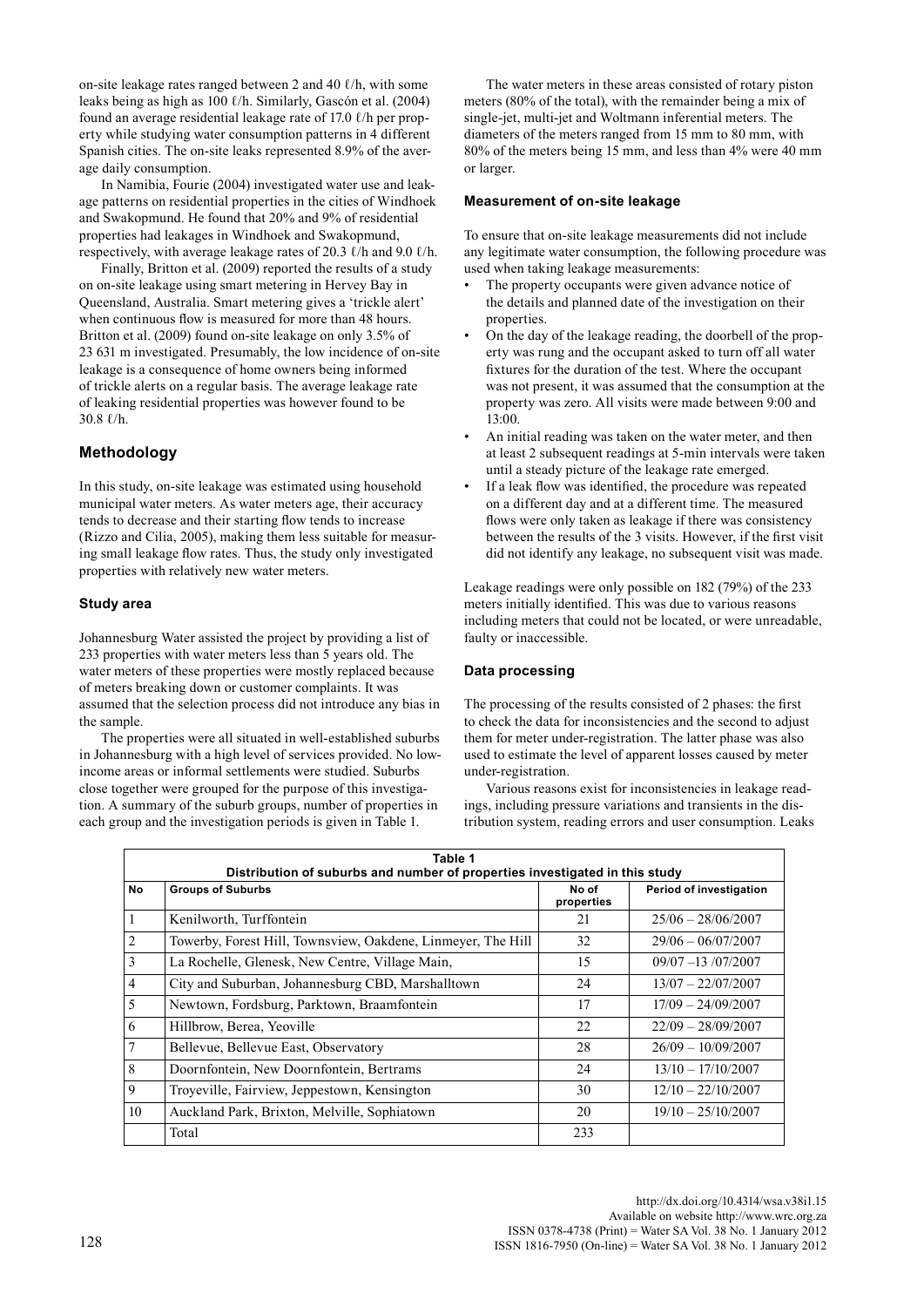from certain fixtures such as taps can be expected to vary depending on how well the occupants closed the fixture after the last use. In addition, it was clear that leaks were not constant, but often varied between one visit and the next. It is possible that leaks increased between visits due to a deterioration of the system or the creation of new leaks. On the other hand, the occupants of a property may discover a leak and have it fixed between visits. In many cases, this was confirmed by the occupants when a reduction in the leakage was observed.

To ensure that inconsistencies in the data were identified and dealt with consistently, an acceptable range was determined around the average leakage rate. This was done by allowing for reading accuracies of time (0.5 s) and volume (the smallest reading interval of the meter,  $0.0001 \text{ k}$ ), and an allowance of 10% of the average leakage rate due to pressure variations. If leakage values at a given meter fell outside of this range, the reading furthest from the average was removed, and the process repeated. This procedure resulted in the removal of 4% of the 1 079 readings taken. Finally, each property record was checked to ensure that it contained at least 4 valid leakage readings and at least 1 valid reading from each visit.

The second data processing phase considered the accuracy of the water meters used to record the leakage. Municipal household water meters are sized for typical consumption flow rates and are least accurate when measuring small flows. This means that the smallest leaks will not be measured at all, and that slightly larger leaks will be significantly under-registered. These flows that are delivered to the user but are not accurately registered on the meter, contribute to apparent losses in the system and thus result in a direct loss of income for the municipality.

The water meters were conservatively assumed to have the same accuracy as when new, and the manufacturer's accuracy data for new meters were used as the basis for this analysis. For each meter, the starting flow rate  $Q<sub>s</sub>$  (the lowest flow rate that will produce a reading on the meter), minimum flow rate  $Q<sub>s</sub>$  (the flow rate where the relative error of the meter enters the 5% band), and transitional flow rate  $Q_t$  (the flow rate where the relative error of the meter enters the 2% band) were obtained. In a few cases, the manufacturers did not specify the starting flow rate of the meter, and a value was guesstimated. Figure 1 shows a typical accuracy curve for a water meter, with an accuracy envelope that the meter has to comply with. The normal or permanent flow rate,  $Q_n$ , which is defined as the design flow rate of the meter, and the maximum flow rate,  $Q_{max}$  that the meter can handle for short periods without sustaining damage, are also indicated.

A parabolic curve was fitted,  $Q_s$  and  $Q_t$ , to represent the meter's accuracy curve between the starting and transitional flow rates.

The meter accuracy curves between the starting and transitional flow rates were then plotted to allow the real flow rate to be determined from the measured flow rate. The following rules were used for this correction:

- If the measured flow rate was less than the starting flow rate of the meter, the actual flow rate was set to the starting flow rate.
- If the measured flow rate was between the starting and transitional flow rate, the actual flow rate was estimated based on the parabolic accuracy curve described above.
- If the measured flow rate was greater than the transitional flow rate, no adjustment was made to the measured rate.

An estimate of the under-registration loss can be made by comparing the leakage rates before and after corrections for meter accuracy, where on-site leakage was found. The estimate of the



*Typical accuracy curve for a turbine water meter*

under-registration was computed by subtracting the corrected leakage rates from the measured rates.

#### **Verification**

Finally, 2 checks were conducted to verify the results: a third visit was made to selected properties and the leakage readings were compared to the total measured consumption of the properties. These visits were made to selected properties about 1 year after the initial and follow-up visits. The 2 properties with the highest leakage rates were selected, as well as other properties to make up 10% of the original sample size. While certain leakage rates were different (as can be expected) from the previous two, the third visit clearly showed that the results gave an accurate measure of on-site leakage. The comparison of the on-site leakage rates to the measured consumption of the properties investigated showed that the measured values were reasonable in terms of the total water consumption on the properties.

# **Results and discussion**

The results of the study are presented in 3 parts. In the first part, the occurrence and distribution of on-site leakage is presented. In the second part, on-site leakage as a function of the total demand is presented, while in the third part apparent losses are presented. The properties are categorised into 'Residential' and 'Other' properties, with 'Residential' properties consisting of single residential houses on individual stands, and 'Other' properties consisting of non-residential users and blocks of flats. The 'Residential' category contained 70% of the properties investigated, and the 'Other' category 30%.

#### **Occurrence and distribution of on-site leakage**

The results are presented in Table 2. The results show that 64% of the 182 properties investigated had measurable on-site leakage present. The leakage incidence was higher for 'Residential' properties (67%) than 'Other' properties (57%). These figures are surprisingly high considering that the investigation focussed on established suburbs with water meters less than 5 years old, and did not include low-income areas and informal settlements.

The average leakage rate for all properties was 23.5  $\ell/h$ , which translates into a monthly on-site leakage of 17 kℓ. While 'Other' properties had a lower leakage incidence, they showed a higher average leakage rate, of 40.0 ℓ/h (29 kℓ/month), than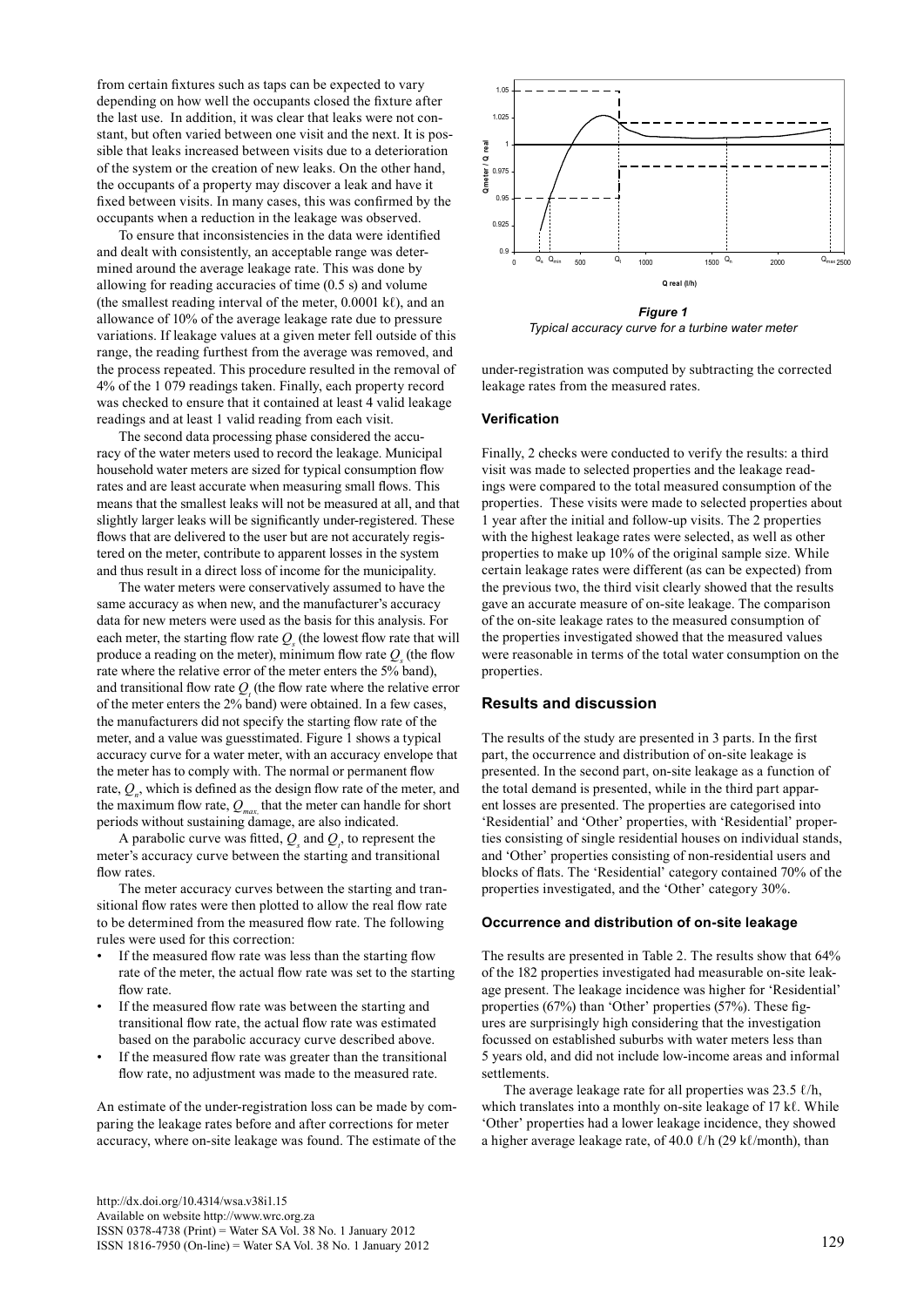| Table 2<br>Summary of measurable on-site losses on properties in this study |                    |       |       |  |  |  |
|-----------------------------------------------------------------------------|--------------------|-------|-------|--|--|--|
| <b>Description</b>                                                          | <b>Residential</b> | Other | Both  |  |  |  |
| Number of properties                                                        | 128                | 54    | 182   |  |  |  |
| Number of leaking properties                                                | 86                 | 31    | 117   |  |  |  |
| Fraction of leaking properties                                              | 67%                | 57%   | 64%   |  |  |  |
| Median leakage rate $(\ell/h)$                                              | 5.7                | 6.8   | 5.7   |  |  |  |
| Average leakage rate $(\ell/h)$                                             | 16.5               | 40.0  | 23.5  |  |  |  |
| Average monthly on-site losses $(k\ell)$                                    | 12                 | 29    | 17    |  |  |  |
| On-site losses as a fraction of demand                                      | 24.9%              | 26.1% | 25.5% |  |  |  |

'Residential' properties, which showed a leakage rate of  $16.5 \ell/h$  (12 k $\ell$ /month).

Blocks of flats were found to be a particular problem with 81% of the 21 blocks of flats investigated showing measureable on-site leakage, and an average leakage rate of 59.0 ℓ/h. The number of flats within the blocks was not considered and hence the average leakage rate per flat was not determined.

The distribution of the measured on-site leakage rates is similar to that reported in other studies, with most properties showing little on-site leakage, and a few properties with large leakage rates.

This can be seen from the frequency distributions of the leakage rates of properties with measured on-site leakage, shown in Figs. 2 and 3 for 'Residential' and 'Other' properties, respectively. These results imply that the average on-site leakage can be reduced significantly by fixing the leaks on a few properties with very large leaks. For instance, fixing the on-site leaks in the top 10% of properties (i.e. 10% of the properties with the highest leakage flow rates) would reduce the average on-site leakage rate by almost two-thirds (63%) in both categories.

The apparent lack of on-site leaks below 10.0  $\ell$ /h in 'Residential' properties, and below 25.0 ℓ/h for 'Other' properties, is due to the typical starting flow rates of the water meters. Leakage rates in these ranges were too low to be registered by the meters. However, judging from the trends shown in Figs. 1 and 2, it seems likely that the majority of properties where no leaks were measured may well have on-site leakage, but at rates that were too small to be detected.

The cumulative frequency distributions of on-site leakage for 'Residential' and 'Other' properties are shown in Fig. 4, which clearly shows the notably higher leakage rates of 'Other' properties. The figure also shows the substantial difference between the leakage rates of properties with high and typical on-site losses. Data points from 2 other studies (Mayer, 1999; Burnell and Race, 2004) are also shown on the graph, as the results of similar on-site leakage patterns observed in the USA and the UK.

#### **On-site leakage component of total consumption**

To put the on-site leakage rates into perspective, the average water demand of each of the properties in the study was obtained from water meter readings made by Johannesburg Water. The estimate of the average monthly demand for water in each property was calculated from the annual average daily demand (AADD) extracted from the Sewer Water Interface to Treasury (SWIFT) database. The on-site leakage for each property was then calculated as a fraction of the consumption.

The average consumptions of all of the 'Residential' and 'Other' properties were found to be 45 and 110 kℓ per month, respectively. The average leakage fraction of these demands was found to be remarkably similar, at 24.9 and 26.1%,



*Figure 2 Frequency distribution of leak flow rate for 'Residential' properties* 



*Frequency distribution of leak flow rate for 'Other' properties* 



*Cumulative frequency distribution of leak flow rates on 'Residential' and 'Other' properties* 

respectively, or essentially a quarter of the measured consumption. This is significantly higher than the value of 14% found by Mayer et al. (1999) in the USA for 1 188 properties or 8.9% by Gascón et al. (2004) in Spain for 64 properties, both residential.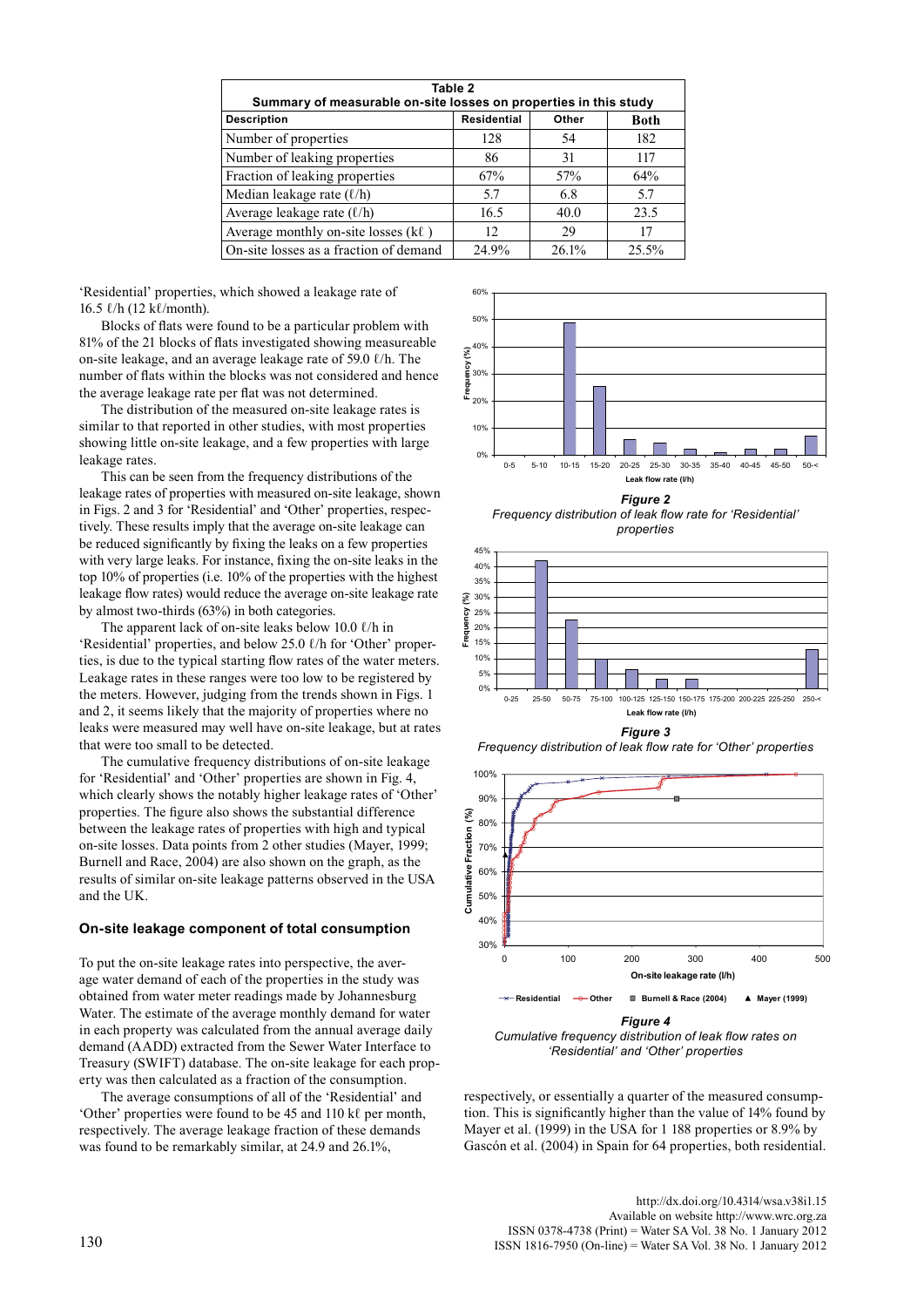

#### **Apparent losses due to meter under-registration**

Under-registration of water meters is classified as an apparent loss, since it represents legitimate consumption (including onsite leakage) that is not measured, and thus is effectively a loss to the municipality. Since on-site leakage typically has continuous but low flow rates that fall in the lowest accuracy region of the flow meter, a significant fraction of on-site leakage will not be picked up by the water meter.

The adjustment of on-site leakage values for water meter accuracy was used to estimate the apparent losses due to onsite leakage for the investigated properties. The average underregistration of on-site leakage for all 'Residential' and 'Other' properties was 1.7 and 4.6  $\ell/h$ , respectively, which is equivalent to 1.2 and 3.3 kℓ/month. For both categories, the under-registration of on-site leakage represents 10% of the on-site leakage and 3% of the total measured consumption.

The component of apparent losses caused by under-registration of water demand was not measured, but was assumed as 2% for the purposes of this paper (McKenzie and Seago, 2007). This allows the distribution of all of the water delivered to properties in this study to be estimated and presented in Fig. 5. The distributions for 'Residential' and 'Other' properties were virtually identical, and thus only 1 distribution is given. The figure shows the apparent losses to be 5% of total water delivered, 70% of legitimate consumption, and 25% of measured on-site losses.

# **Conclusions**

The study investigated on-site leakage on 182 randomlyselected properties in a number of higher- and medium-income suburbs in Johannesburg. The investigation was based on measurements taken from relatively new municipal water meters. The methodology developed ensured that readings did not include legitimate consumption but only reflected water loss where occurring.

It was found that a high percentage of properties (64%) had measurable on-site leakage. The prevalence of leakage was higher for 'Residential' properties (single houses on individual stands), with 67% of properties having on-site leakage, compared to 'Other' properties (non-residential and blocks of flats), with 57% of properties having on-site leakage.

[http://dx.doi.org/10.4314/wsa.v38i1.15](http://dx.doi.org/10.4314/wsa.v37i4.18) Available on website http://www.wrc.org.za ISSN 0378-4738 (Print) = Water SA Vol. 38 No. 1 January 2012 ISSN 1816-7950 (On-line) = Water SA Vol. 38 No. 1 January 2012 131

The distribution of the measured on-site leakage rates is similar to those reported in other studies, with most properties showing little on-site leakage, and a few properties with large leakage rates. It was found that the average on-site leakage rate in this study could be reduced by almost two thirds by fixing the leaks in the highest 10% of properties. The average on-site leakage rates for all 'Residential' and 'Other' properties were found to be 12 and 29 kℓ/month, respectively, or roughly a quarter of measured demand in both categories.

The apparent losses to the municipality caused by the under-registration of leakage by meters were estimated to be 10% of on-site leakage and 3% of measured consumption for both categories.

On-site leakages are not necessarily a concern of the municipality, since most of this 'lost water' is paid for. However, these losses are critical to address from a water resources point of view. It is recommended that the reduction of on-site leakage be included as a benchmark for municipalities and bulk water suppliers in order to create an incentive for them to address these losses.

The causes of on-site leakage were not directly investigated in this study but some reported studies, such as DeOreo et al. (1996), found that toilet cisterns were the fixtures which leaked the most. In addition, Lobanga et al. (2009) showed that about 50% of plumbing components installed in South Africa were non-compliant with SABS and highlighted that water loss is a major consequence of non-compliant components.

It is recommended that municipalities take cognisance of the high prevalence of on-site leakage and the potential impact on their revenue due to significant under-registration of water meters at these flow rates. Home owners are generally unaware of on-site leakage on their properties, and thus a public awareness campaign may be a cost-effective starting point for reducing levels of on-site leakage.

## **Aknowledgements**

The authors gratefully acknowledge the Water Research Commission (WRC) of South Africa for funding the project and also Johannesburg Water (Pty) Ltd and GLS Consulting (Pty.) Ltd. for data.

## **References**

- ALLIANCE TO SAVE ENERGY (2006) Munsieville Private Property Leak Repair Project – Close-Out Report. September 2006.
- ARREGUI F, CABRERA E and COBACHO R (2006) *Integrated Water Meter Management.* IWA Publishing, London.
- ARREGUI F, PALAU CV, GASCÓN L and PERIS O (2003) *Evaluating Domestic Water Meter Accuracy*. *A Case Study*. Balkema, Spain.
- BRITTON T, STEWART RA and WISKAR D (2009) Smart metering as a tool for revealing the characteristics of household leakage during a typical reading cycle. *Proc. IWA Efficient 2009 Conference*. Australian Water Association.
- BURNELL D and RACE J (2004) Water distributions systems analysis: Patterns in supply-pipe leakage. *Proc. ASCE Conference,* 27 June - 01 July 2004, Salt Lake City, UTHA, USA.
- DEOREO WB, HEANEY JP and MAYER PW (1996) Flow trace analysis to assess water use. *AWWA J*. **88** (1) 79-90.
- GASCÓN L, ARREGUI F, COBACHO R and CABRERA E (Jr.) (2004) Urban water demand in Spanish cities by measuring enduses consumption patterns. Paper presented at the *Water Sources Conference*, 11 January 2004, Austin, USA.
- FARLEY M and TROW S (2003) *Losses in Water Distribution Networks: A Practitioner's Guide to Assessment, Monitoring and Control.* IWA Publishing, London.